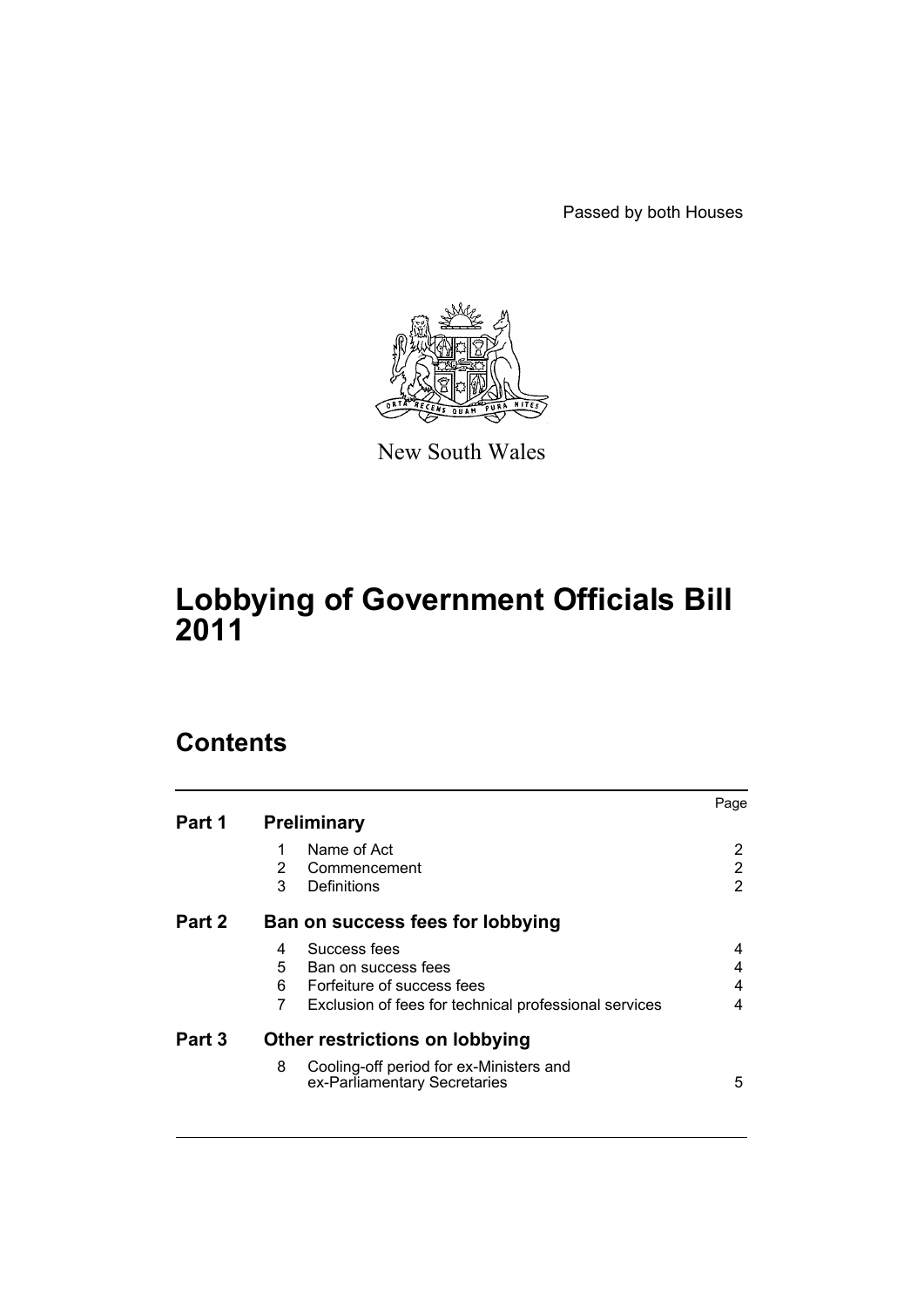Lobbying of Government Officials Bill 2011

Contents

| Part 4            | <b>Miscellaneous</b> |                                            |   |
|-------------------|----------------------|--------------------------------------------|---|
|                   | 9                    | Regulations                                | 6 |
|                   | 10                   | Nature of proceedings for offences         | 6 |
|                   | 11                   | Offences by corporations                   | 6 |
|                   | 12                   | Review of Act                              | 6 |
| <b>Schedule 1</b> |                      | Savings, transitional and other provisions |   |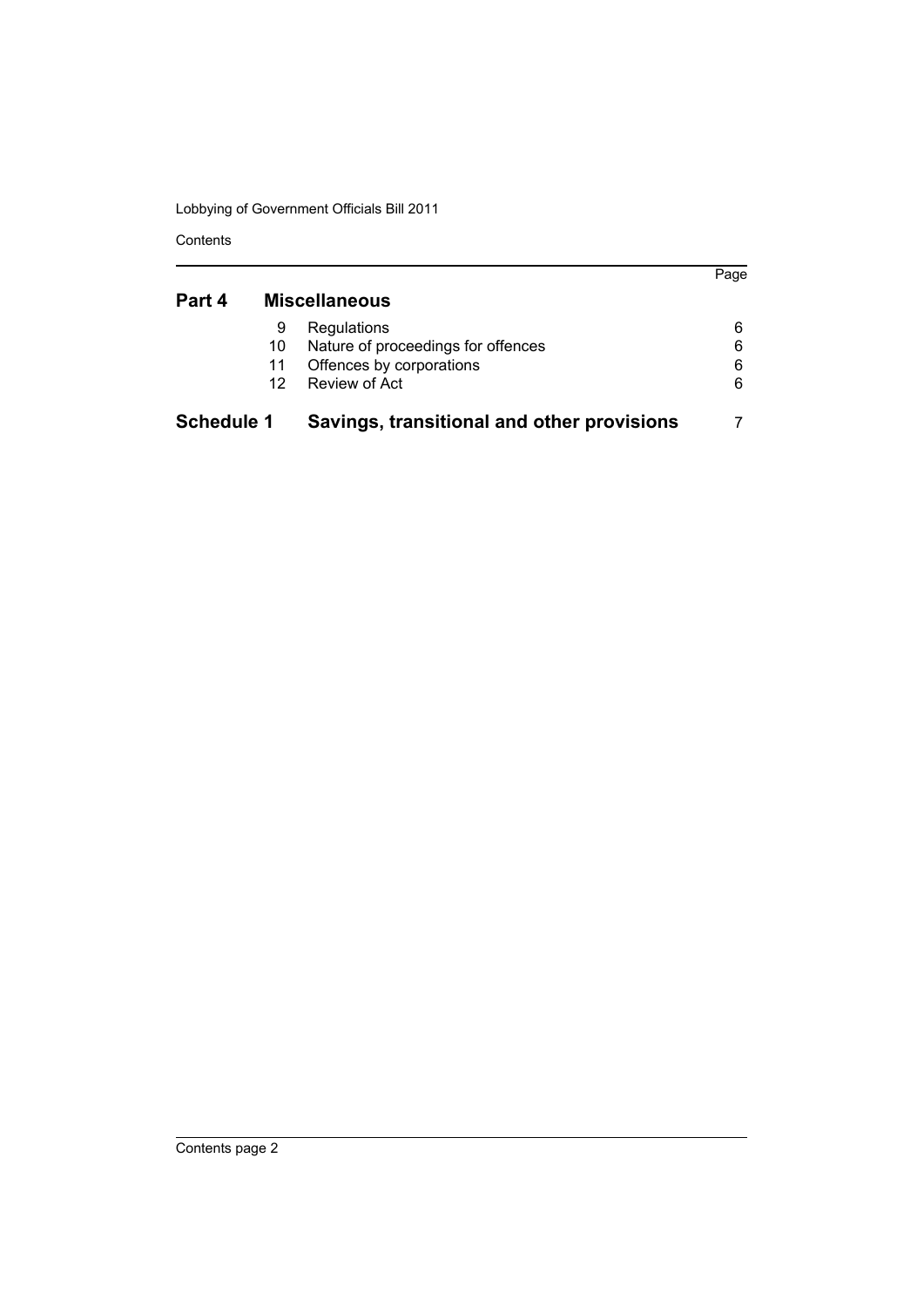*I certify that this public bill, which originated in the Legislative Assembly, has finally passed the Legislative Council and the Legislative Assembly of New South Wales.*

> *Clerk of the Legislative Assembly. Legislative Assembly, Sydney, , 2011*



New South Wales

# **Lobbying of Government Officials Bill 2011**

Act No , 2011

An Act to ban success fees for lobbying Government officials; and to place other restrictions on the lobbying of Government officials.

*I have examined this bill and find it to correspond in all respects with the bill as finally passed by both Houses.*

*Assistant Speaker of the Legislative Assembly.*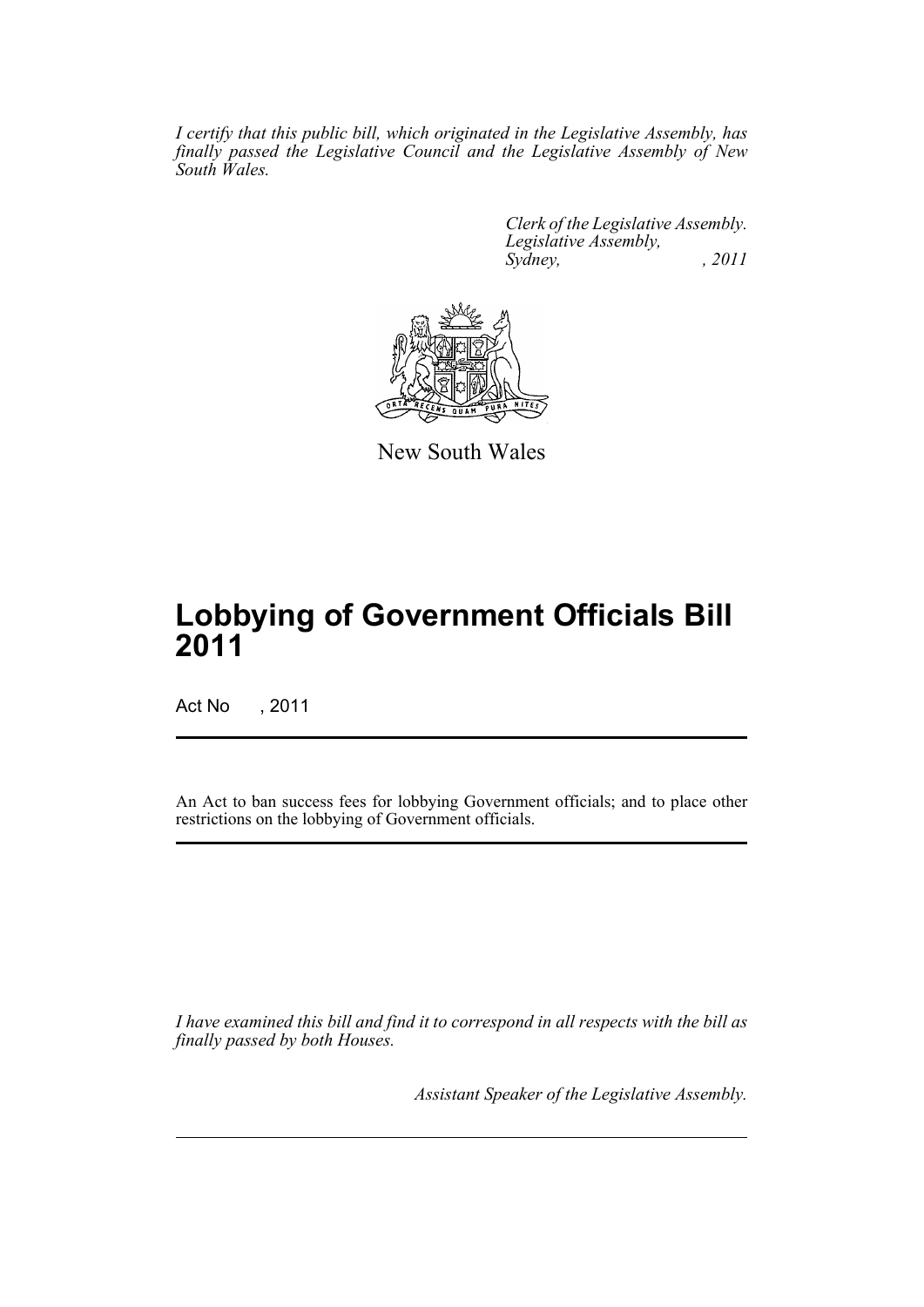Clause 1 Lobbying of Government Officials Bill 2011

Part 1 Preliminary

**The Legislature of New South Wales enacts:**

## <span id="page-3-1"></span><span id="page-3-0"></span>**Part 1 Preliminary**

#### **1 Name of Act**

This Act is the *Lobbying of Government Officials Act 2011*.

#### <span id="page-3-2"></span>**2 Commencement**

This Act commences on a day or days to be appointed by proclamation.

#### <span id="page-3-3"></span>**3 Definitions**

In this Act:

*Government official* means any of the following:

- (a) a Minister or Parliamentary Secretary,
- (b) a staff member of a Minister or Parliamentary Secretary (including a staff member in an electorate office),
- (c) a chief executive officer or senior executive officer within the meaning of the *Public Sector Employment and Management Act 2002*,
- (d) a person employed under Chapter 1A of the *Public Sector Employment and Management Act 2002*,
- (e) an individual who is engaged under a contract to provide services to or on behalf of a Division of the Government Service,
- (f) a member (however expressed) of, or of the governing body of, a statutory body.

*lobbying* a Government official means communicating with the official (in person, in writing or by telephone or other electronic means) for the purpose of representing the interests of another person or a body in relation to any of the following:

- (a) legislation or proposed legislation or a government decision or policy or proposed government decision or policy,
- (b) a planning application,
- (c) the exercise by the official of the official's official functions.

*lobbyist* means a person or body (incorporated or unincorporated) that carries on the business of lobbying Government officials on behalf of third parties and that generally does so for money or other valuable consideration, but does not include a person or body, or a member of a class of persons or bodies, prescribed by the regulations for the purposes of this definition.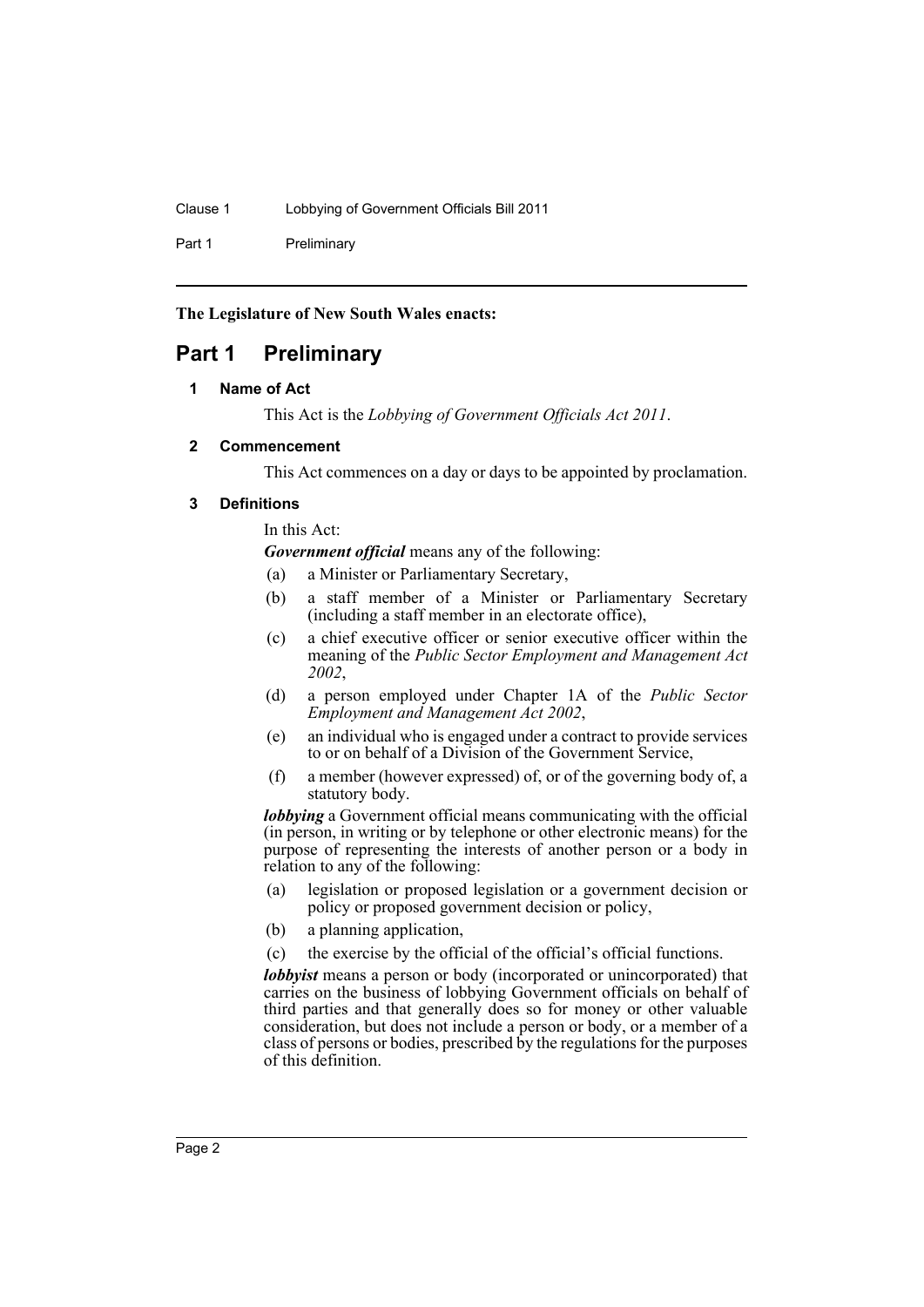Lobbying of Government Officials Bill 2011 Clause 3

Preliminary **Preliminary** Part 1

*planning application* means an application or request by a person (other than a public authority within the meaning of the *Environmental Planning and Assessment Act 1979*):

- (a) to initiate the making of an environmental planning instrument or development control plan under that Act in relation to development on a particular site, or
- (b) for consent to, or approval of development or an activity, or a project or concept plan, under that Act.

*success fee*—see section 4.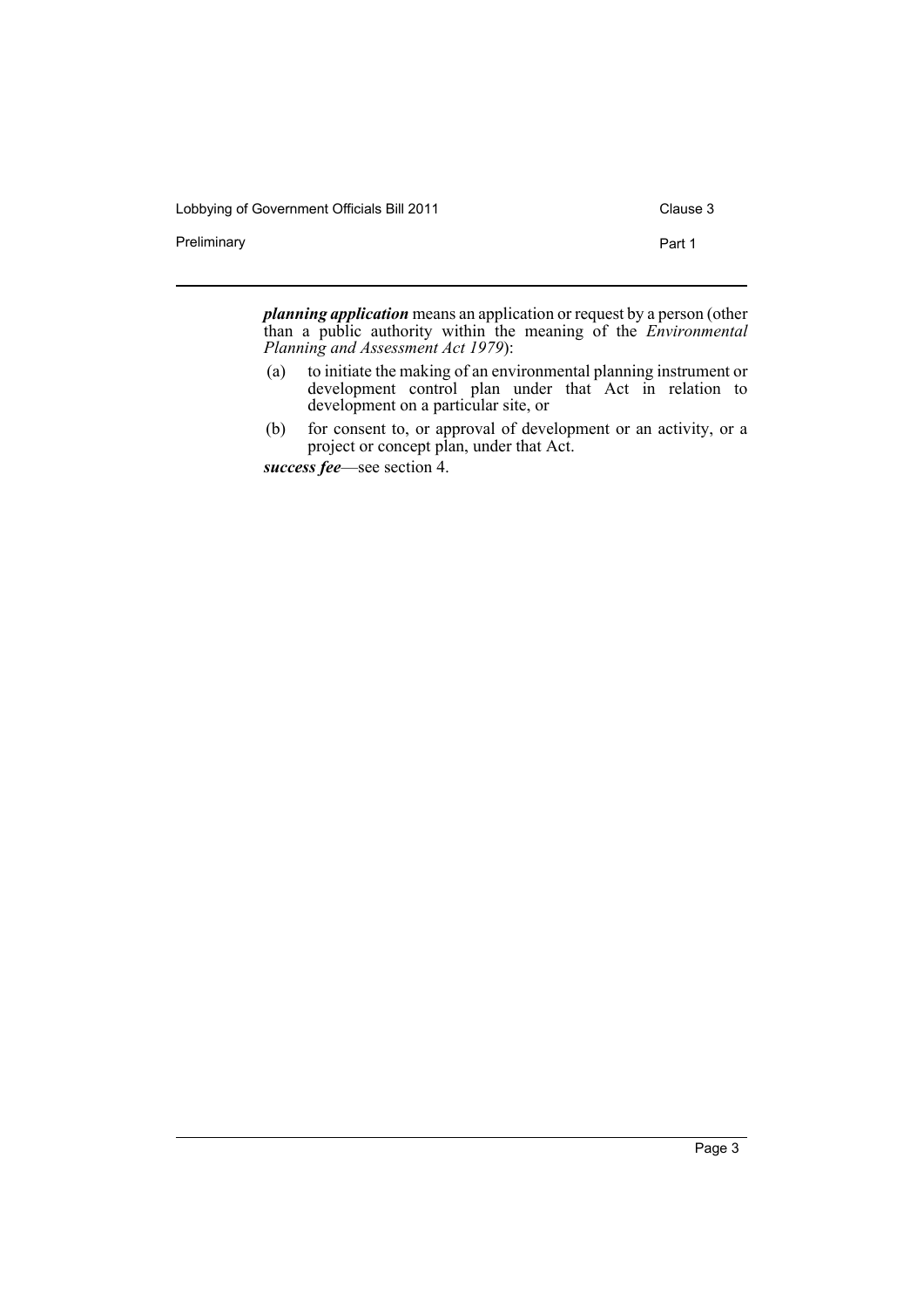Clause 4 Lobbying of Government Officials Bill 2011

Part 2 Ban on success fees for lobbying

## <span id="page-5-1"></span><span id="page-5-0"></span>**Part 2 Ban on success fees for lobbying**

#### **4 Success fees**

In this Act, a *success fee* for the lobbying of a Government official is an amount of money or other valuable consideration the giving or receipt of which is contingent on the outcome of the lobbying of the Government official by or on behalf of a lobbyist or on the outcome of a matter about which such lobbying is carried out.

#### <span id="page-5-2"></span>**5 Ban on success fees**

- (1) A person must not give, or agree to give, a success fee for the lobbying of a Government official to a lobbyist or to any other person at the direction or with the agreement of the lobbyist.
- (2) A lobbyist must not receive or agree to receive, or agree that another person is to receive, a success fee for the lobbying of a Government official.
- (3) A person (other than a lobbyist) must not receive, or agree to receive, a success fee for the lobbying of a Government official. Maximum penalty: 500 penalty units (in the case of a corporation) or 200 penalty units (in the case of an individual).

#### <span id="page-5-3"></span>**6 Forfeiture of success fees**

- (1) If a person is found guilty of an offence under this Part, any success fee to which the offence relates given to or received by the person is, unless the court otherwise orders, forfeited to the Crown.
- (2) In proceedings for an offence under this Part, or on appeal, the court may order that a success fee not be forfeited or, if it has been forfeited, that it be returned to a specified person.

#### <span id="page-5-4"></span>**7 Exclusion of fees for technical professional services**

This Part does not apply in respect of the giving or receipt of an amount of money or other valuable consideration if it is primarily given or received in consideration for the provision of professional advice or other professional services (other than lobbying services) by a lawyer, accountant, financial advisor or other technical specialist.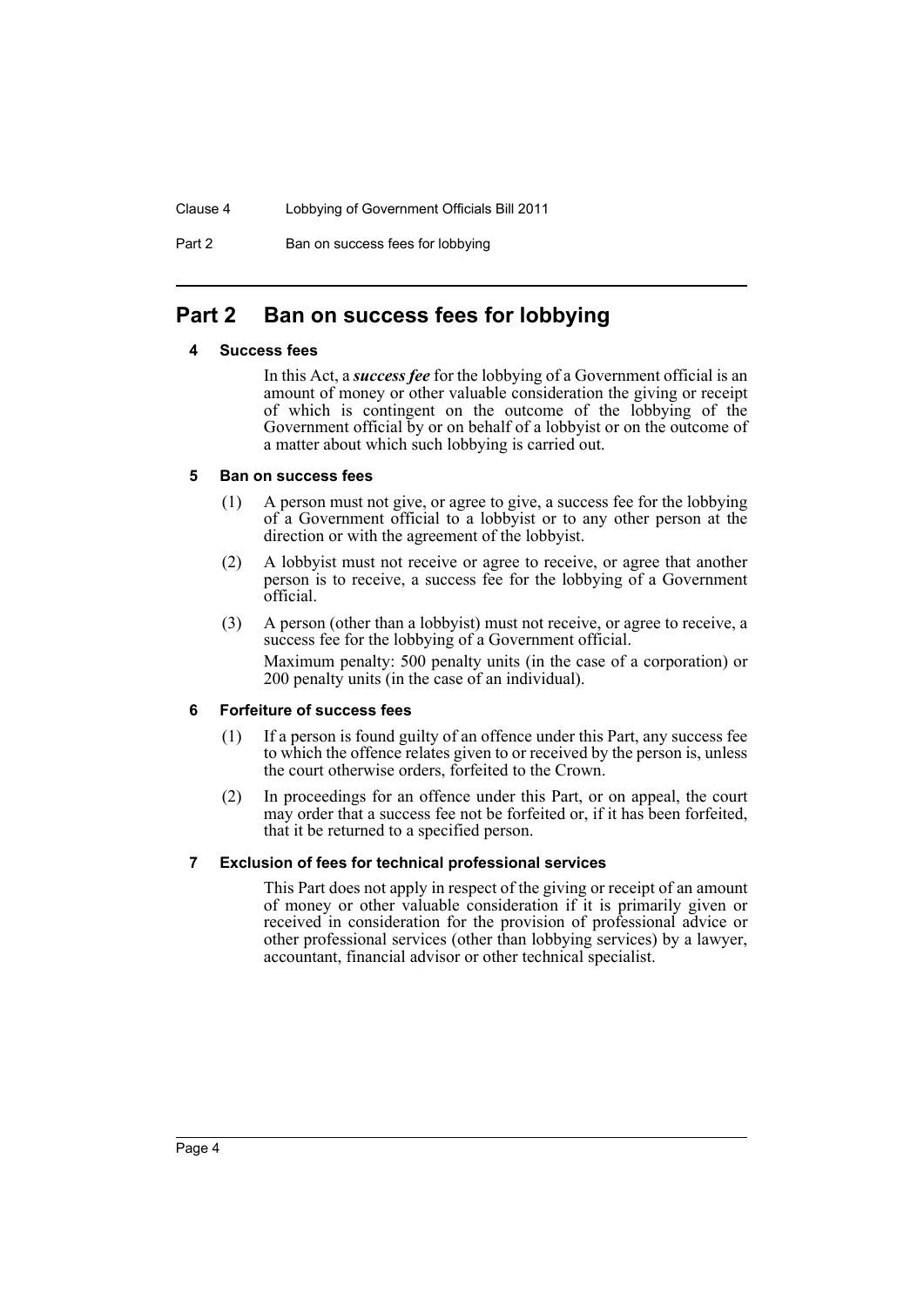Lobbying of Government Officials Bill 2011 Clause 8

Other restrictions on lobbying example of the part 3 Part 3

## <span id="page-6-1"></span><span id="page-6-0"></span>**Part 3 Other restrictions on lobbying**

#### **8 Cooling-off period for ex-Ministers and ex-Parliamentary Secretaries**

(1) A Minister or Parliamentary Secretary who ceases to hold office as a Minister or Parliamentary Secretary must not, during the cooling-off period, engage in the lobbying of a Government official in relation to an official matter that was dealt with by the former Minister or Parliamentary Secretary in the course of carrying out portfolio responsibilities in the period of 18 months immediately before ceasing to hold office as a Minister or Parliamentary Secretary.

Maximum penalty: 200 penalty units.

- (2) This section does not apply to the lobbying of a Government official by a former Minister or Parliamentary Secretary who is lobbying as a Government official or as a member of Parliament.
- (3) In this section, the *cooling-off* period for a Minister or Parliamentary Secretary who ceases to hold office is the period of 18 months immediately after the Minister or Parliamentary Secretary ceases to hold office as a Minister or Parliamentary Secretary.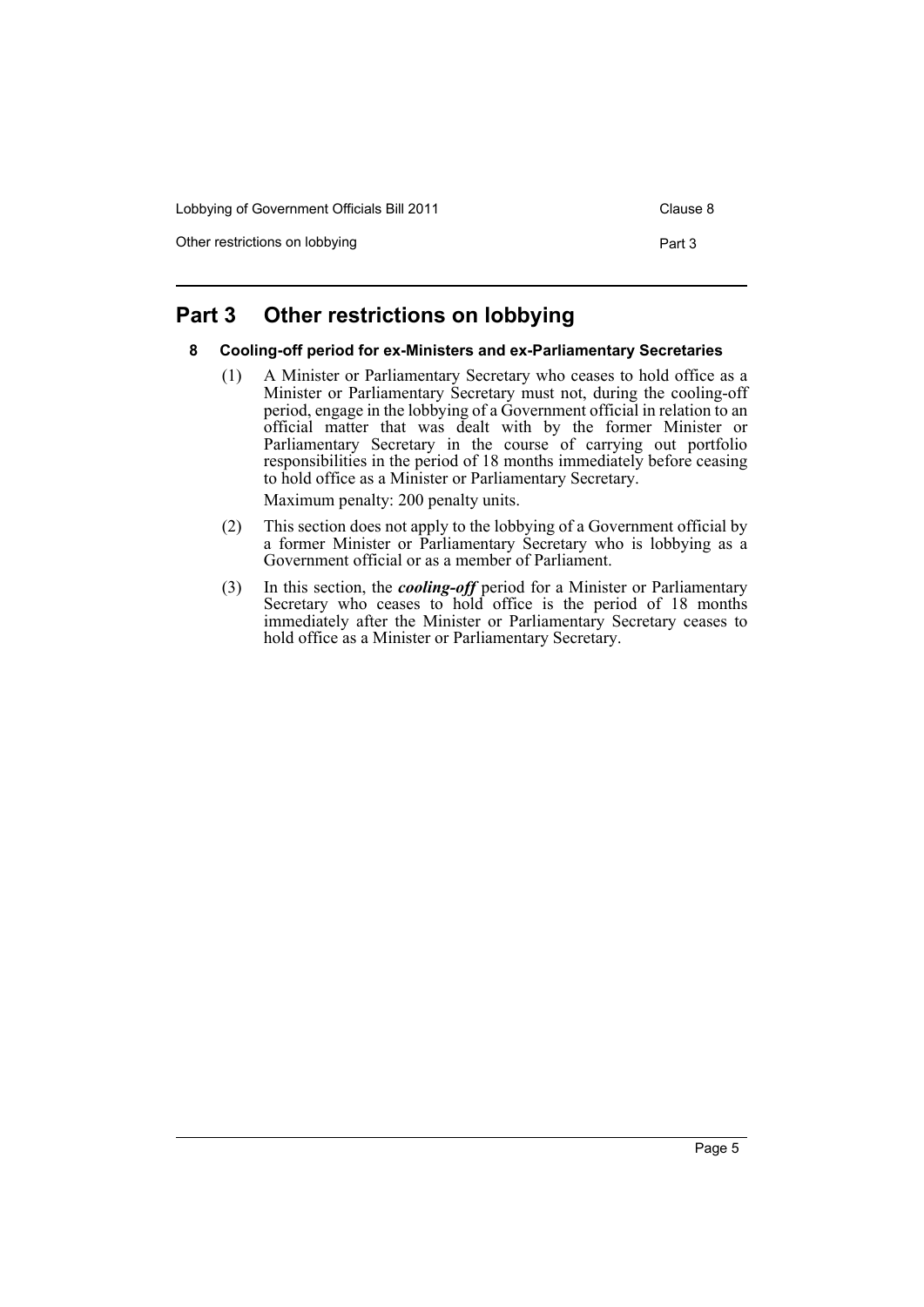#### Clause 9 Lobbying of Government Officials Bill 2011

Part 4 Miscellaneous

## <span id="page-7-1"></span><span id="page-7-0"></span>**Part 4 Miscellaneous**

#### **9 Regulations**

The Governor may make regulations, not inconsistent with this Act, for or with respect to any matter that by this Act is required or permitted to be prescribed or that is necessary or convenient to be prescribed for carrying out or giving effect to this Act.

#### <span id="page-7-2"></span>**10 Nature of proceedings for offences**

Proceedings for an offence under this Act may be dealt with summarily before the Local Court.

#### <span id="page-7-3"></span>**11 Offences by corporations**

- (1) If a corporation contravenes, whether by act or omission, any provision of this Act, each person who is a director of the corporation or who is concerned in the management of the corporation is taken to have contravened the same provision if the person knowingly authorised or permitted the contravention.
- (2) A person may be proceeded against and convicted under a provision pursuant to subsection (1) whether or not the corporation has been proceeded against or has been convicted under the provision.
- (3) Nothing in this section affects any liability imposed on a corporation for an offence committed by the corporation under this Act.

#### <span id="page-7-4"></span>**12 Review of Act**

- (1) The Minister is to review this Act to determine whether the policy objectives of the Act remain valid and whether the terms of the Act remain appropriate for securing those objectives.
- (2) The review is to be undertaken as soon as possible after the period of 5 years from the date of assent to this Act.
- (3) A report on the outcome of the review is to be tabled in each House of Parliament within 12 months after the end of the period of 5 years.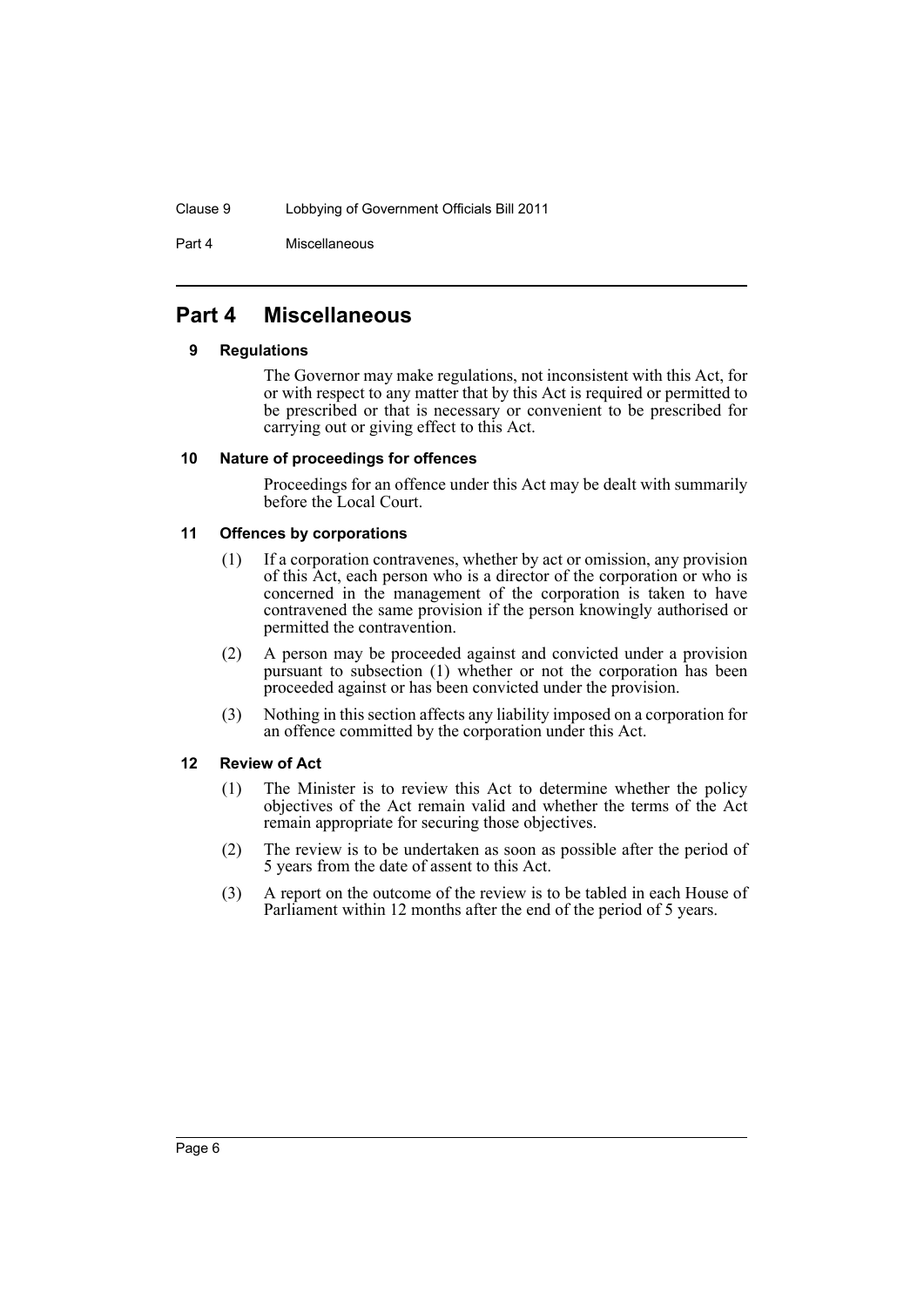Lobbying of Government Officials Bill 2011

Savings, transitional and other provisions Schedule 1 and Schedule 1

## <span id="page-8-0"></span>**Schedule 1 Savings, transitional and other provisions**

## **Part 1 General**

#### **1 Regulations**

- (1) The regulations may contain provisions of a savings or transitional nature consequent on the enactment of the following Acts: this Act
- (2) Any such provision may, if the regulations so provide, take effect from the date of assent to the Act concerned or a later date.
- (3) To the extent to which any such provision takes effect from a date that is earlier than the date of its publication on the NSW legislation website, the provision does not operate so as:
	- (a) to affect, in a manner prejudicial to any person (other than the State or an authority of the State), the rights of that person existing before the date of its publication, or
	- (b) to impose liabilities on any person (other than the State or an authority of the State) in respect of anything done or omitted to be done before the date of its publication.

### **Part 2 Provisions consequent on enactment of this Act**

#### **2 Existing agreements to pay success fees**

- (1) Part 2 of this Act applies in respect of any agreement, or any success fee payable under an agreement, in force before the commencement of that Part.
- (2) However, it does not apply in respect of:
	- (a) any success fee paid before that commencement or that is payable (whether before or after that commencement) for work carried out before that commencement, or
	- (b) the entering into, before that commencement, of an agreement to give or receive a success fee.